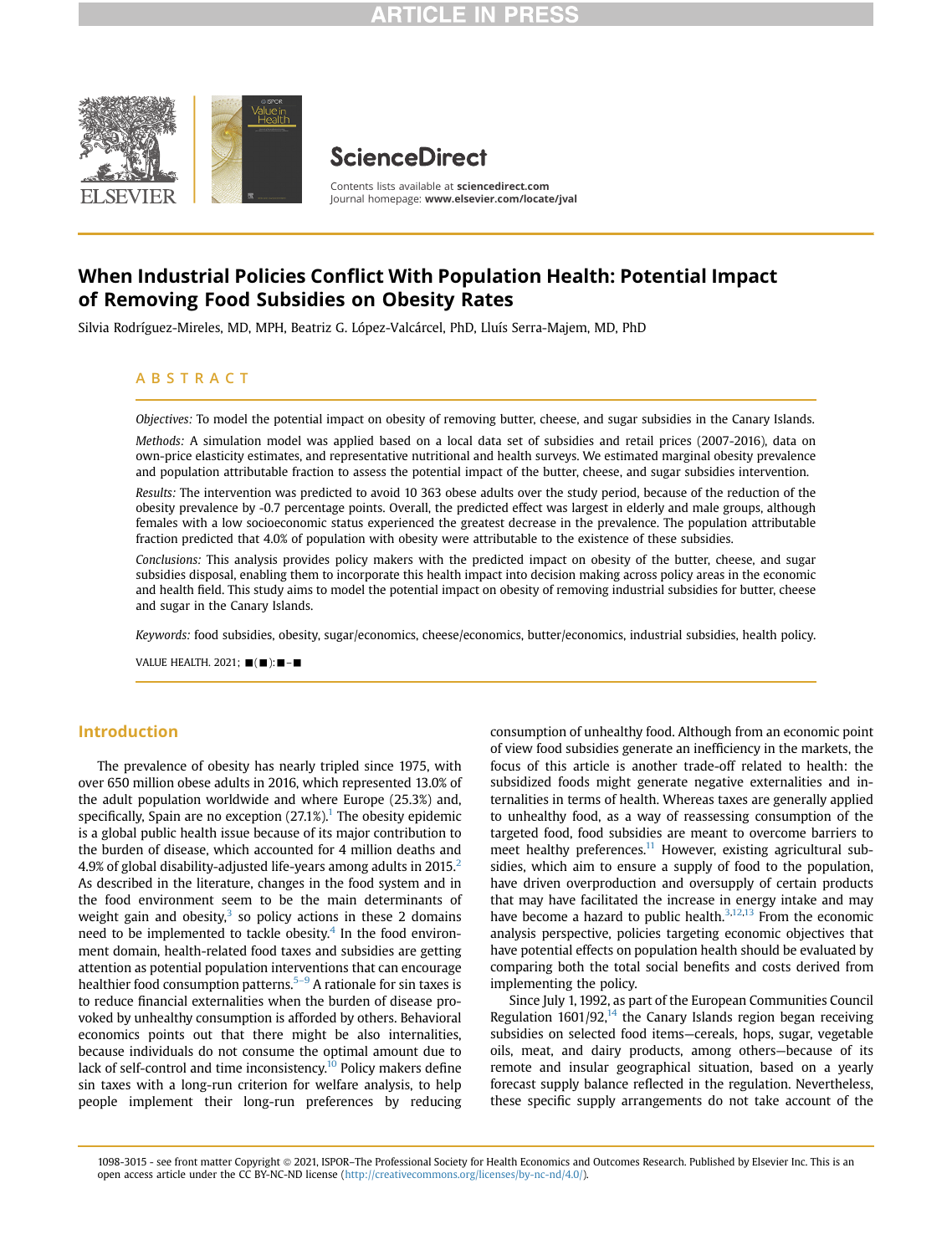potential impact of food subsidies on population health, particu-larly in a region with one of the highest obesity rates in Spain.<sup>[15,](#page-7-5)[16](#page-7-6)</sup> For this purpose, we decided to focus on sugar and butter sub-sidies due to their association with long-term weight gain.<sup>[17](#page-7-7)</sup> Then we included cheese subsidies as a focus of interest, based not only on its possible association with overweight $18,19$  $18,19$  $18,19$  but also on its role as a barrier to healthy food local markets—the competitive disadvantage resulting from the higher cost of local and traditional food products fosters the consumption of imported ones. $20,21$  $20,21$ Therefore, the aim of the present study was to model the potential impact on obesity of removing butter, cheese, and sugar (BCS) subsidies in the Canary Islands.

# Methods

#### Model Overview

To assess the effect of removing subsidies to BCS on the prevalence of obesity, we constructed a model that begins by calculating the percent change in food prices attributable to the subsidies and using price elasticity estimates to quantify the change in consumption in a counterfactual—without subsidy scenario. From this, we obtained the energy intake change and used it to model the expected change in body weight and obesity prevalence. Similar models have been previously used to estimate the impact of taxes on sugar-sweetened beverages and high-sugar snacks. $22-25$  $22-25$  The analytical framework of the present study is shown in [Figure 1.](#page-2-0)

## Subsidies, Prices, and Price Elasticities

The Canary Islands' specific supply arrangements data—subsidies per product and year—were obtained from the local government's Department for Economic Affairs, Industry, and Trade from 2007 to 2016. $26$  Data on prices of BCS from the same period came from the consumer food prices data set, a weekly average prices information of the Ministry of Commerce, Industry, and Tourism of Spain.<sup>27</sup> As estimates for elasticity are generally local and not necessarily linear, price elasticity of demand (PED) values were obtained from a recent published study<sup>[28](#page-7-15)</sup> that estimates own-price elasticities for 10 aggregated food groups in Spain, including cheese, sugar, and oils and fats, by income—proxy of socioeconomic status (SES)—and municipality size, applying an Almost Ideal Demand System method. Although we were unable to identify any country-specific values estimated for cross-price effects, PED and cross-price elasticities concerning BCS for highincome countries reported in recent systematic reviews with meta-regression were used as a sensitivity analysis.<sup>[29,](#page-7-16)[30](#page-7-17)</sup>

As a consequence of removing subsidies to BCS, manufacturers and retailers may pass the extra costs of products onto consumers or absorb some of them by reducing their benefits.<sup>[23](#page-7-18)</sup> Based on the findings of a previous local study, $31$  we assumed a 100% pass-on rate to consumers so that a hypothetical elimination of a 10% BCS subsidy would generate a 10% BCS price increase. The BCS price rise combined with the PED values were used to estimate changes in BCS purchases for each year.

### Consumption Data and Changes in Total Energy Consumed

BCS and energy consumption data were based on the Canary Islands Nutrition Survey, a local population-based survey conducted in 1997-1998, which consists of a stratified randomly selected sample of 1747 individuals. $32$  This survey collected demographic, socioeconomic, nutritional, anthropometric, and health-related information of participants. Two 24-hour recalls were used as the dietary tool instrument, and food composition tables were used to estimate energy intake. Excluding subjects below the age of 18 and without complete anthropometric and nutritional data, a subsample of 1348 participants was finally obtained. To consider total sugar intake, the added sugar contents of foods were estimated from the proportion of free sugars reported in a Spanish study. $33$  The estimated change in BCS purchase due to removing subsidies was assumed to have a linear relation with consumption, so that the counterfactual BCS consumption would change in the same quantity as purchases. The change in quantity of BCS consumed for each year were summed to obtain the change in total energy consumed per capita between 2007 and 2016.

### Weight Loss and Body Mass Index

To estimate change in weight we used energy balance equa-tions<sup>[34](#page-7-22)</sup> based on change in total energy consumed, which has been previously used to estimate the potential impact of a sugarsweetened beverages tax on obesity. $24,25$  $24,25$  From the potential weight loss, we estimated the change in body mass index (BMI) for each individual in the Canary Islands Nutrition Survey. As the population distribution of BMI has changed much since 1998, a population projection was done to update the effects to the current distribution of BMI in the Canarian population.

#### Population Projection and Obesity Prevalence

The Canary Islands Health Survey 2015, a population-based survey that consisted of a stratified randomly selected sample of 4155 individuals, $35$  was used to estimate variations in BMI and prevalence of obesity in the 2015 population from the derived changes in BMI in the 1998 population. For that purpose, we matched individuals from 1998 and 2015 by age, sex, SES, and deciles of their baseline BMI distributions. Afterwards, we calculated the mean of changes in the distribution of BMI attributable to the intervention for each age, sex, SES, and decile of BMI in the 1998 population and then applied these changes to the BMI of their peers in 2015 (see Appendix C in Supplemental Materials found at [https://doi.org/10.1016/j.jval.2020.12.005\)](https://doi.org/10.1016/j.jval.2020.12.005). From the baseline BMI in 2015 and its counterfactual, we estimated marginal obesity prevalence and the population potential attributable fraction.<sup>[36,](#page-7-26)[37](#page-7-27)</sup> Frequency and sampling weights were considered in population-level estimates; the statistical software used to perform all statistical analyses was Stata/MP version 14.

#### Results

#### BCS Subsidies and Baseline Consumption

Butter and each type of cheese subsidies have declined from 18.7%, 7.6%, and 5.5% in 2007 to 2.1%, 4.3%, and 1.0% in 2016, respectively. Despite the decline trend, sugar subsidies have remained above 20.0% in the study period [\(Table 1](#page-3-0)).

The Canary Islands Nutrition Survey data show an overall highly elevated cheese consumption (60.3 g/day/capita), an average butter consumption of 2.0 g/day/capita, and a 17.6 g/day/ capita sugar consumption at baseline. Consumption showed a decline trend as age increased, except for cheese, which registered peak of consumption in the middle-aged group [\(Tables 2-3](#page-4-0)). The daily consumption of BCS at baseline by SES can be found in Appendix A in Supplemental Materials found at [https://doi.org/1](https://doi.org/10.1016/j.jval.2020.12.005) [0.1016/j.jval.2020.12.005](https://doi.org/10.1016/j.jval.2020.12.005).

#### Change in Daily Energy Consumption and BMI

[Table 4](#page-5-0) presents the estimated changes in energy consumption when removing BCS subsidies, by age group and sex. The average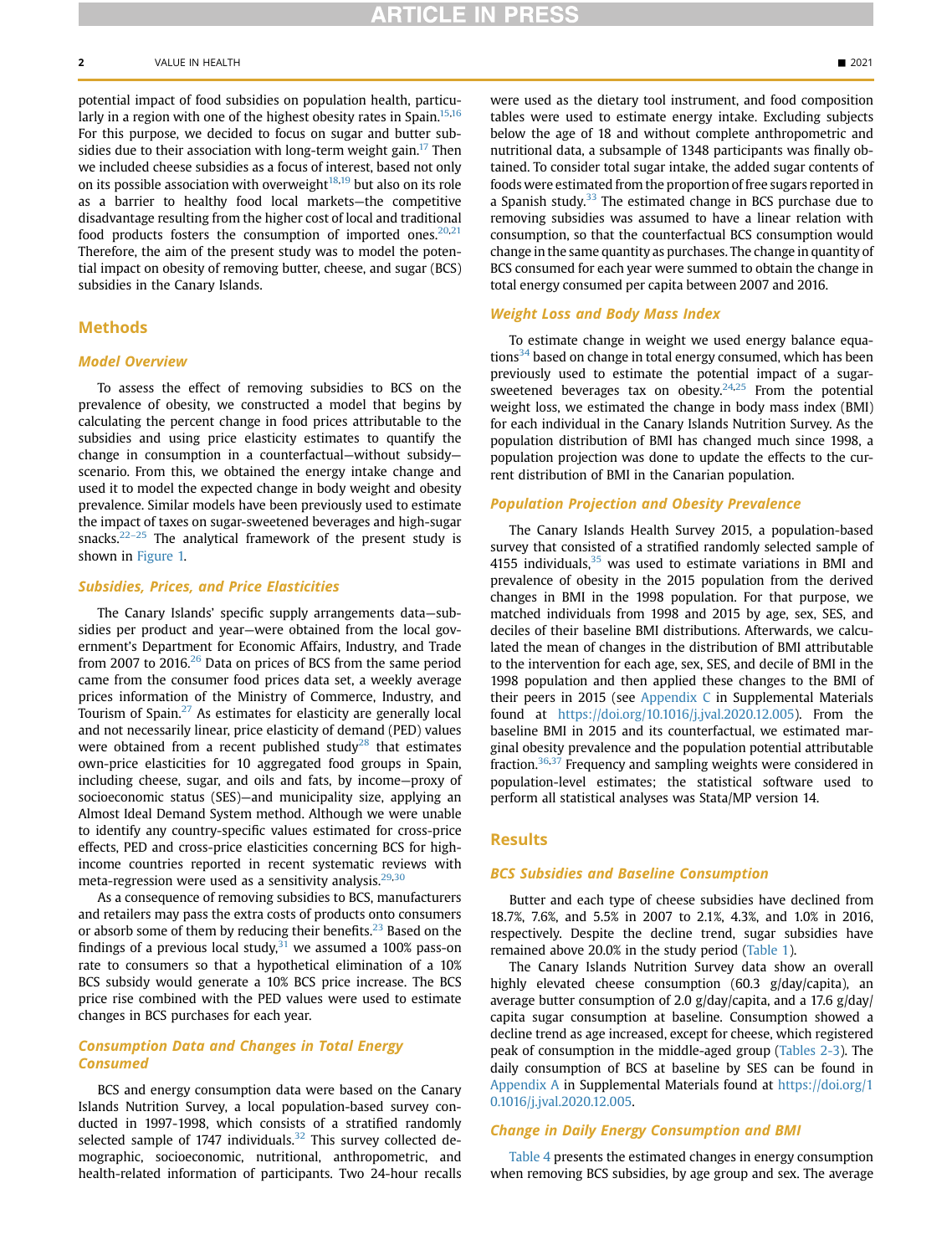<span id="page-2-0"></span>Figure 1. Analytical framework of the impact of removing BCS subsidies on obesity prevalence.



BCS indicates butter, cheese, and sugar; BMI, body mass index; ENCA, Canary Islands Nutrition Survey; SES, socioeconomic status.

reduction in daily energy consumption is -9.3 kcal/capita (95% CI -10.5 to -8.2) when removing butter subsidies, -41.4 kcal/capita (95% CI -43.8 to -39.0) when eliminating cheese subsidies, and -74.7 kcal/capita (95% CI -78.2 to -71.2) when sugar subsidies are the ones removed. The combined effect of removing BCS subsidies results in an overall reduction of -125.4 kcal/capita (95% CI -130.0 to -120.9) in daily energy intake.

At 2015 baseline, the mean BMI was mostly higher in males (26.7 kg/m<sup>2</sup>; SD 4.3) than in females (25.7 kg/m<sup>2</sup>; SD: 5.0), with the exception of the 65-75 age group, and in low SES (26.6 kg/m<sup>2</sup>; SD: 5.2). Supposing BCS subsidies intervention, the overall BMI is estimated to decrease on average by -0.097 (95% CI -0.098 to -0.096), showing the largest reductions in females. Low SES adults were predicted to experience bigger declines in BMI than all others, mainly for sugar subsidies in both sexes where the biggest differences by SES were found (see Appendix A in Supplemental Materials found at <https://doi.org/10.1016/j.jval.2020.12.005>).

#### Impact on Obesity Prevalence

Projected changes in the prevalence of obesity by age group, sex, and SES are shown in [Table 5](#page-5-1) and in Appendix A. The BCS subsidies intervention is predicted to reduce by -0.68 percentage points (95% CI -0.76 to -0.59) the obesity prevalence, which means that 10 363 (95% CI 9057-11 669) cases of obesity would have been avoided over the study period. It was also predicted that the 3.92% (95% CI 3.42-4.43) of population with an obesity status was attributable to the existence of BCS subsidies. A slight reduction in the obesity prevalence is also predicted if only sugar subsidies are removed (-0.24 percentage points; 95% CI -0.33 to -0.16), entailing 2448 cases of obesity avoided in the female population and 1287 cases in males. Neither butter subsidies nor BC subsidies are predicted to change significantly the prevalence rate in both sex adults and in females, respectively. Overall, the predicted effect of removing BCS subsidies in reducing the prevalence of obesity was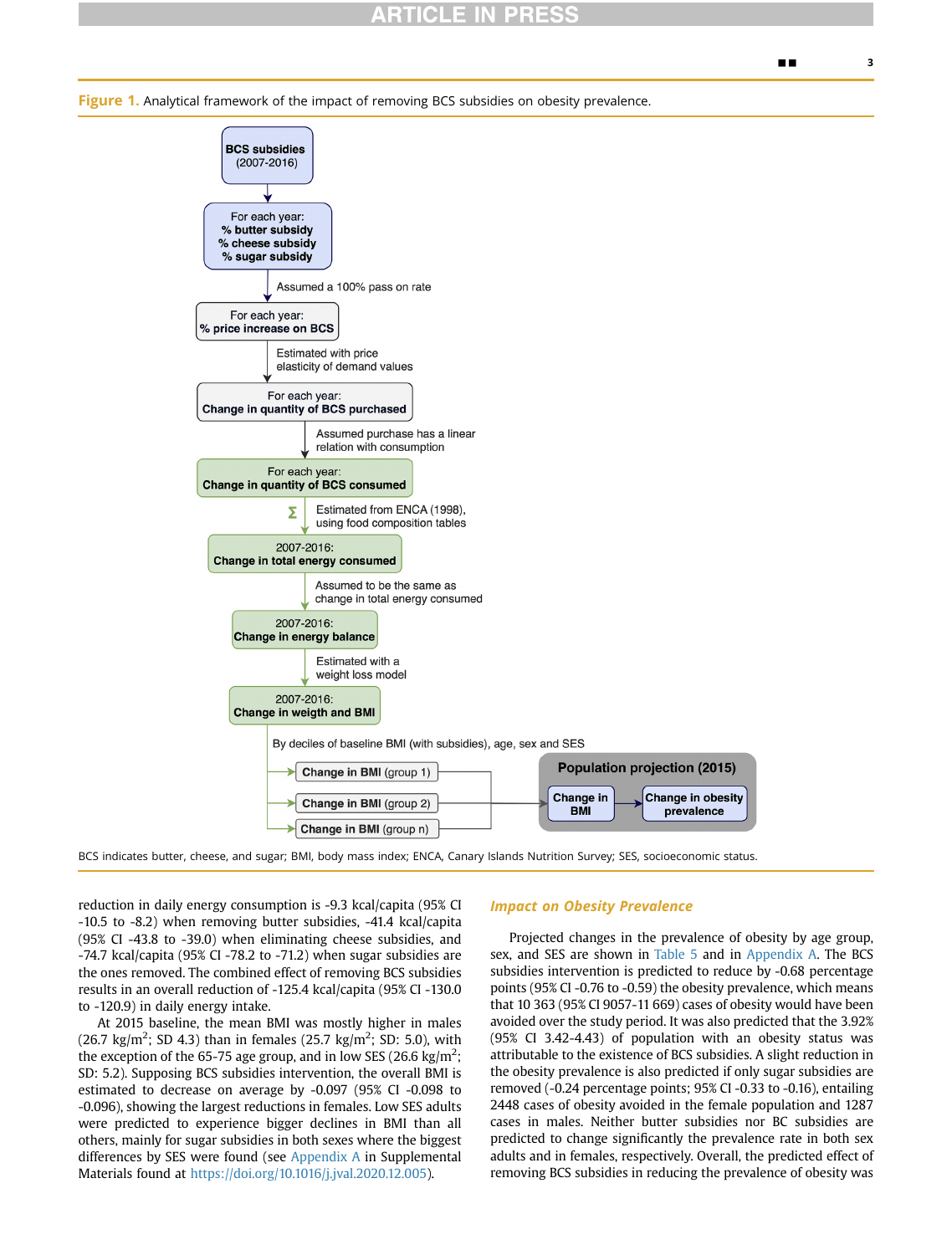#### <span id="page-3-0"></span>Table 1. Prices ( $\in$ /kg), subsidies, and price elasticities of demand of BCS (2007-2016).

| 2007<br>2008<br>2011<br>2015<br>2009<br>2010<br>2012<br>2013<br>2014<br><b>Butter</b><br>1.54<br>1.79<br>1.93<br>1.87<br>1.91<br>1.97<br>1.95<br>1.97<br>2.00<br>Price mean<br>Subsidy %<br>18.71<br>13.47<br>7.49<br>7.73<br>7.34<br>5.19<br>2.15<br>2.13<br>7.56<br>PED low income<br>municipality 1: -1.757; municipality 2: -1.775; municipality 3: -1.612<br>municipality 1: -1.102; municipality 2: -1.093; municipality 3: -1.059<br>PED high income<br>Cheese A<br>5.91<br>6.22<br>6.24<br>7.02<br>5.64<br>7.15<br>7.10<br>7.07<br>6.91<br>Price mean<br>6.10<br>5.55<br>4.55<br>4.62<br>Subsidy %<br>7.64<br>5.53<br>4.53<br>3.65<br>4.35<br>PED low income<br>municipality 1: -0.721; municipality 2: -0.722; municipality 3: -0.722<br>PED high income<br>municipality 1: -0.680; municipality 2: -0.680; municipality 3: -0.675<br>Cheese B<br>9.50<br>9.85<br>9.98<br>10.05<br>10.22<br>10.30<br>Price mean<br>9.07<br>10.26<br>10.24<br>0.98<br>Subsidy %<br>5.51<br>4.40<br>4.06<br>3.73<br>3.66<br>2.93<br>0.97<br>4.01<br>PED low income<br>municipality 1: -0.721; municipality 2: -0.722; municipality 3: -0.722<br>PED high income<br>municipality 1: -0.680; municipality 2: -0.680; municipality 3: -0.675<br>Sugar<br>0.53<br>0.61<br>0.85<br>0.96<br>0.86<br>0.77<br>0.51<br>0.60<br>0.89<br>Price mean<br>Subsidy %<br>37.58<br>38.98<br>33.27<br>32.68<br>23.40<br>22.44<br>20.93<br>23.23<br>26.05<br>PED low income<br>municipality 1: -0.903; municipality 2: -0.903; municipality 3: -0.895<br>PED high income<br>municipality 1: -0.685; municipality 2: -0.676; municipality 3: -0.657 |  |  |  |  |  |               |
|------------------------------------------------------------------------------------------------------------------------------------------------------------------------------------------------------------------------------------------------------------------------------------------------------------------------------------------------------------------------------------------------------------------------------------------------------------------------------------------------------------------------------------------------------------------------------------------------------------------------------------------------------------------------------------------------------------------------------------------------------------------------------------------------------------------------------------------------------------------------------------------------------------------------------------------------------------------------------------------------------------------------------------------------------------------------------------------------------------------------------------------------------------------------------------------------------------------------------------------------------------------------------------------------------------------------------------------------------------------------------------------------------------------------------------------------------------------------------------------------------------------------------------------------------------------------------------------------------------------------|--|--|--|--|--|---------------|
|                                                                                                                                                                                                                                                                                                                                                                                                                                                                                                                                                                                                                                                                                                                                                                                                                                                                                                                                                                                                                                                                                                                                                                                                                                                                                                                                                                                                                                                                                                                                                                                                                        |  |  |  |  |  | 2016          |
|                                                                                                                                                                                                                                                                                                                                                                                                                                                                                                                                                                                                                                                                                                                                                                                                                                                                                                                                                                                                                                                                                                                                                                                                                                                                                                                                                                                                                                                                                                                                                                                                                        |  |  |  |  |  | 1.99<br>2.14  |
|                                                                                                                                                                                                                                                                                                                                                                                                                                                                                                                                                                                                                                                                                                                                                                                                                                                                                                                                                                                                                                                                                                                                                                                                                                                                                                                                                                                                                                                                                                                                                                                                                        |  |  |  |  |  | 6.95<br>4.33  |
|                                                                                                                                                                                                                                                                                                                                                                                                                                                                                                                                                                                                                                                                                                                                                                                                                                                                                                                                                                                                                                                                                                                                                                                                                                                                                                                                                                                                                                                                                                                                                                                                                        |  |  |  |  |  | 10.10<br>0.99 |
|                                                                                                                                                                                                                                                                                                                                                                                                                                                                                                                                                                                                                                                                                                                                                                                                                                                                                                                                                                                                                                                                                                                                                                                                                                                                                                                                                                                                                                                                                                                                                                                                                        |  |  |  |  |  | 0.76<br>26.39 |

Cheese A: yellow and cream cheeses; Cheese B: Idiazabal, Manchego, and Manouri cheeses.

Municipality 1: more than 100 000 inhabitants; Municipality 2: 10 000-100 000 inhabitants; Municipality 3: less than 10 000 inhabitants. BCS indicates butter, cheese, and sugar; PED, price elasticity of demand.

largest in the elderly and male groups, although low-SES females experienced the greatest decrease (-1.54 percentage points; 95% CI -1.78 to -1.31).

#### Sensitivity Analysis

Applying different PED to the model, the BCS intervention predicted to reduce by -0.34 percentage points (95% CI -0.43 to -0.26) the obesity prevalence, which means that 5255 (95% CI 3944-6566) cases of obesity would have been avoided at the end of the study period. When applying PED and cross-price elasticities, the potential effect of removing BCS was a reduction of 0.33 percentage points (95% CI -0.42 to -0.25) in the obesity prevalence, entailing 5120 cases of obesity avoided in the study population (see Appendix B in Supplemental Materials found at [https://doi.](https://doi.org/10.1016/j.jval.2020.12.005) [org/10.1016/j.jval.2020.12.005](https://doi.org/10.1016/j.jval.2020.12.005)). Although SES-specific elasticities were not available, low-SES female group is also expected to experience the greatest decrease (-1.10 percentage points; 95% CI -1.34 to -0.86).

### **Discussion**

In this article, we assessed the potential impact of removing BCS subsidies on the obesity prevalence in the Canary Islands. The intervention is predicted to reduce the number of obese adults by 10 363 (-0.68 percentage points) and to skewed BMI distribution to the left slightly, with an increase of 0.55 (95% CI 0.44-0.66) percentage points in the proportion classified as normal weight. If only sugar subsidies are removed, 3735 obesity cases would be avoided (-0.24 percentage points) and a reduction of the overall BMI by -0.06 would be achieved. The results from the sensitivity analysis suggest that if cross effects are considered—by using estimates for high-income countries—the BCS intervention would have showed a lower, but still meaningful, impact on the obesity prevalence of the study population. The substitution patterns would be attributable mainly to the increase in the price of sugar, as a reduction of the consumption of sweets would lead to an increase in consumption of cereals, dairy, fruits, and vegetables. $30$  From a food quality perspective, rather than just calorie-focused thinking, intake of rapidly absorbable carbohydrates—sugars and refined starches—may induce neurohormonal changes that might result in metabolic dysfunction and corpulence. $38$  Thus, while shifting consumption away from added sugars, the removal of sugar subsidies could potentially reinforce the direct effect of the intervention by fostering the consumption of healthier foods, such as fruit and vegetable intake, that are inversely associated with weight gain and risk of obesity.<sup>[39](#page-7-29),[40](#page-7-30)</sup>

These results are relatively small compared to an observational study that modeled the effect of a 20% tax on high-sugar snacks and sugar-sweetened beverages, which showed reductions on the average BMI by -0.53 (95% CI -1.01 to -0.06) and a decrease of 2.68 percentage points in the obesity prevalence a year after the introduction of the tax.<sup>22</sup> Another study that modeled the health effects of a tax on sugar predicted an average reduction in body weight of 3.2 kg and a decrease of 4.8 percentage points in the obesity prevalence. $41$  These differences could be attributable to the modeling methodology—we specifically modeled isolated sugar consumption (table sugar) and the intake of added sugar on local food production, as imported food products with added sugar are not benefiting from the subsidy; they used an average weight loss of 7715 kcal/kg and a daily 12-20 kcal/kg, respectively—and contextual differences in the baseline population characteristics—differences in sensitivity to price changes—. On the other hand, the withdrawal of butter subsidies did not predict significant changes in obesity prevalence, which concurs with the statement that taxes of at least 10%-20% price change are needed to achieve health gains.<sup>[5](#page-6-4),[6](#page-6-5)</sup> However, despite the fact that the cheese subsidies were below the threshold mentioned, the cheese intervention was associated with a 0.04 reduction of the overall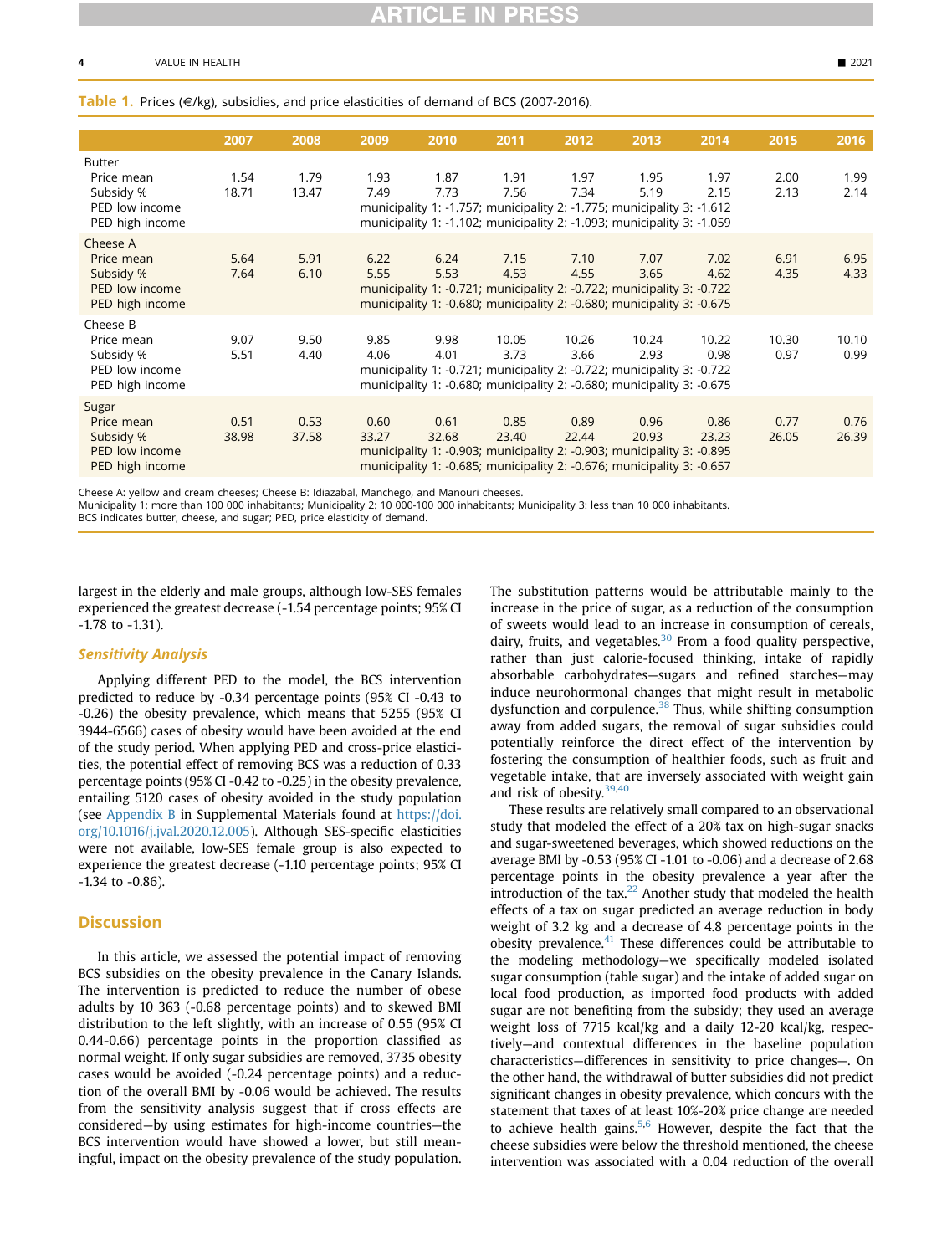|             |              | <b>Butter</b>                                                    |               | <b>Cheese</b> |               | <b>Sugar</b>  |               |  |
|-------------|--------------|------------------------------------------------------------------|---------------|---------------|---------------|---------------|---------------|--|
|             |              | <b>Male</b>                                                      | <b>Female</b> | <b>Male</b>   | <b>Female</b> | <b>Male</b>   | Female        |  |
| Age (years) | $\mathsf{n}$ | Mean (SD)                                                        | Mean (SD)     | Mean (SD)     | Mean (SD)     | Mean (SD)     | Mean (SD)     |  |
| 18-24       | 194          | 3.05(7.49)                                                       | 3.10(5.86)    | 53.59 (65.15) | 50.33 (59.28) | 21.74 (18.41) | 18.93 (19.18) |  |
| 25-34       | 252          | 3.15(5.58)                                                       | 2.54(4.71)    | 54.45 (62.84) | 57.11 (60.31) | 18.83 (18.50) | 18.62 (19.56) |  |
| 35-44       | 162          | 2.55(5.40)                                                       | 2.04(4.53)    | 60.14 (55.77) | 62.04 (66.01) | 16.97 (19.19) | 21.01 (20.24) |  |
| 45-54       | 247          | 1.87(4.64)                                                       | 1.64(4.10)    | 62.71 (56.65) | 69.37 (71.63) | 21.23 (25.51) | 15.43 (15.87) |  |
| 55-64       | 217          | 0.92(2.40)                                                       | 1.01(2.78)    | 56.14 (55.54) | 66.14 (87.52) | 16.74 (16.15) | 13.79 (13.07) |  |
| 65-75       | 176          | 0.56(1.76)                                                       | 0.94(3.47)    | 59.53 (71.69) | 67.93 (74.62) | 14.23 (15.65) | 12.43 (13.58) |  |
| All         | 1348         | 2.11(5.09)                                                       | 1.89 (4.38)   | 57.75 (60.95) | 62.40 (70.48) | 18.39 (19.42) | 16.94 (17.54) |  |
|             |              | BCS indicates butter, cheese, and sugar; SD, standard deviation. |               |               |               |               |               |  |

<span id="page-4-0"></span>Table 2. Daily consumption (g/capita) of BCS at baseline by age group and sex.

BMI, which would have a small but relevant impact on the BMI distribution, as an average BMI of 26.1 kg/m<sup>2</sup> (SD 4.7) was registered at baseline. However, the effect of kilocalories from sugar are rather different than kilocalories from cheese or other dairy products in relation to weight gain.<sup>[19](#page-7-9)</sup>

Although comparisons with other studies are not meaningful because of differences in the food products that are taxed and differences in the modeling methodology, our results concur that food taxes and subsidies could influence dietary behaviors and induce population health gains. $5-9$  Because products known for their positive health effects-such as fruits and olive  $oil<sup>42,43</sup>$  $oil<sup>42,43</sup>$  $oil<sup>42,43</sup>$  $oil<sup>42,43</sup>$ -are also being benefited by the subsidies of the specific supply arrangements, if the amount of BCS subsidies is diverted to these healthy products, the health gains of the intervention might be greater than those predicted in the present study. Furthermore, because type 2 diabetes, cancer, and cardiovascular disease are strongly associated with weight gain, $41,44$  $41,44$  the intervention might also lead to reductions in the incidence of these diseases in the long term. Considering that the Canary Islands region has one of the highest mortality rates from diabetes, cardiovascular disease, and certain diet-related cancers in the country, $45$  this long-term potential effect would be of great relevance, too. Besides the substantial healthcare costs and other direct costs related to obesity, there are short-term and long-term indirect costs related to overweight and obesity—presenteeism and absenteeism—that could also be avoided if a normal weight status is achieved.<sup>46</sup>

On applying the BCS intervention, it is important to consider the potential impact on the food environment and food system. The food industry could respond to the removal of BCS subsidies by reformulating their products and eliminating or decreasing the targeted ingredients, which would lead to even larger health benefits. $47$  The impact of removing sugar subsidies on food manufacturers could be challenging, because sugar is used not only to provide sweetness but also as a food preservative.<sup>[48](#page-7-38)</sup> However, if subsidies are redistributed so that the amount of BCS subsidies are applied to healthy products that are already being benefited from a subsidy—olive oil, whole-grain cereals, or fruits—the intervention not only could yield extra health gains, but also might be more readily accepted and even supported by the food industry. Moreover, the competitive disadvantage resulting from the higher price of local food products may be mitigated by the redistribution of these subsidies, so that the availability and accessibility to healthy food in local markets could be improved.<sup>20</sup> If changes in food prices are applied in tandem with behavior-change communication actions, the longer-term impacts of these policy actions might be greater. $4,49$  $4,49$  $4,49$  Besides the mentioned food subsidies, the regulation also includes specific measures concerning agricultural production to promote the development and main-tenance of local crop and livestock production.<sup>[14](#page-7-4)</sup> However, this agricultural policy has been unable to avoid the cessation of agricultural activities and might be also interacting with the industrial food subsidies policy. If we aim to assess a sustainability

Table 3. Daily consumption (g/capita) of food groups with added sugar at baseline by age group and sex.

|                | <b>Cereals with AD</b><br><b>Male</b><br>Female                                                   |                          | <b>Confectionery</b>    |  | <b>Dairy with AD</b>                                                                       |        | <b>SSB</b>   |               | <b>Fats, oils, and sauces</b><br>with AD |           |
|----------------|---------------------------------------------------------------------------------------------------|--------------------------|-------------------------|--|--------------------------------------------------------------------------------------------|--------|--------------|---------------|------------------------------------------|-----------|
|                |                                                                                                   |                          | <b>Male</b><br>Female   |  | <b>Male</b>                                                                                | Female | <b>Male</b>  | <b>Female</b> | <b>Male</b>                              | Female    |
| Age<br>(years) |                                                                                                   |                          |                         |  | Mean (SD) Mean (SD) Mean (SD) Mean (SD) Mean (SD) Mean (SD) Mean (SD)                      |        |              | Mean (SD)     | Mean (SD) Mean (SD)                      |           |
| 18-24          | 127.6 (95.4)                                                                                      | 102.9 (78.2) 57.6 (49.4) |                         |  | 55.0 (55.1) 523.2 (333.3) 511.5 (288.1) 227.9 (259.7) 149.5 (175.5) 10.5 (14.6)            |        |              |               |                                          | 8.7(9.6)  |
| 25-34          | 138.5 (90.1)                                                                                      |                          | 83.9 (56.0) 59.2 (80.2) |  | 44.9 (50.9) 430.0 (291.2) 432.0 (273.4) 219.6 (216.6) 125.4 (185.7)                        |        |              |               | 8.9(10.2)                                | 6.5(10.6) |
| 35-44          | 132.6 (86.1)                                                                                      |                          |                         |  | 94.0 (65.1) 48.0 (55.9) 34.1 (38.4) 485.6 (313.4) 450.7 (299.0) 110.6 (132.5) 63.1 (104.5) |        |              |               | 5.2(6.9)                                 | 4.3(6.2)  |
| 45-54          | 129.0 (102.4)                                                                                     |                          | 80.1 (49.9) 38.0 (54.8) |  | 27.6 (37.6) 433.0 (298.4) 481.9 (241.4) 74.2 (144.2)                                       |        |              | 48.3 (115.9)  | 2.8(3.7)                                 | 3.3(8.7)  |
| 55-64          | 116.6 (85.4)                                                                                      |                          | 94.7 (58.6) 23.8 (33.4) |  | 24.5 (26.6) 408.2 (282.3) 509.9 (212.8)                                                    |        | 56.8 (109.5) | 55.5 (97.5)   | 2.2(3.7)                                 | 1.7(2.7)  |
| 65-75          | 95.2(71.1)                                                                                        |                          | 82.2 (65.5) 25.9 (37.2) |  | 23.4 (27.3) 433.4 (227.5) 447.7 (217.4) 46.2 (102.7)                                       |        |              | 44.0 (103.9)  | 1.7(3.4)                                 | 1.5(3.4)  |
| All            | 124.9 (90.1)<br>AD indicates added sugar; SSB, sugar-sweetened beverages; SD, standard deviation. |                          | 89.3 (62.2) 43.2 (57.2) |  | 34.7 (42.0) 452.1 (295.9) 471.0 (260.3) 126.6 (186.8)                                      |        |              | 79.5 (139.6)  | 5.4(8.9)                                 | 4.3(8.0)  |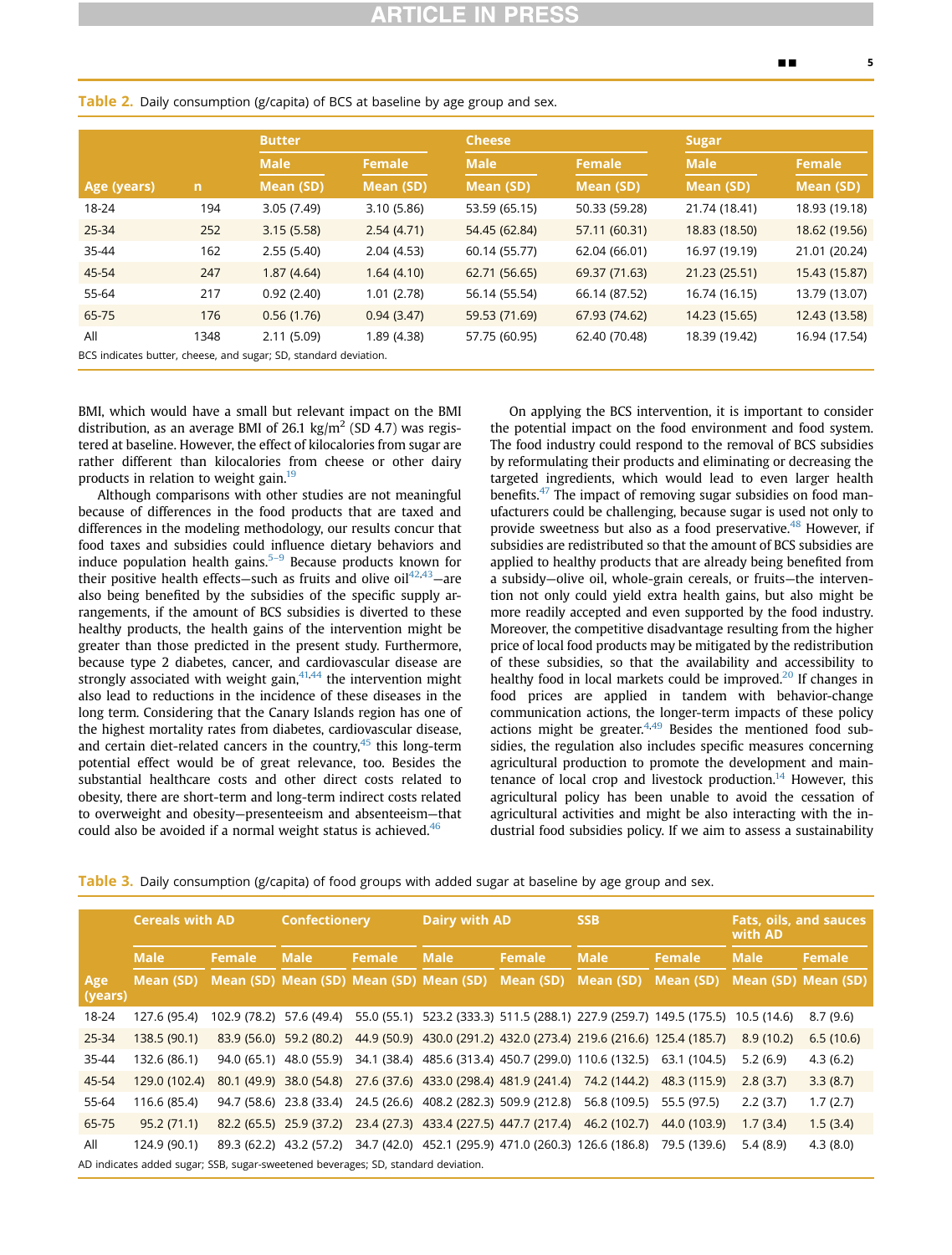#### 6 VALUE IN HEALTH - 2021

#### <span id="page-5-0"></span>Table 4. Change of daily energy consumption (kcal/capita) when removing BCS subsidies, by age group and sex.

|                |      | Sugar subsidy*                             |                                                                           | Butter and cheese subsidies*              |                                | <b>BCS</b> subsidies*                                                                                  |                                              |  |
|----------------|------|--------------------------------------------|---------------------------------------------------------------------------|-------------------------------------------|--------------------------------|--------------------------------------------------------------------------------------------------------|----------------------------------------------|--|
|                |      | <b>Male</b>                                | Female                                                                    | <b>Male</b>                               | Female                         | Male                                                                                                   | Female                                       |  |
| Age<br>(years) | n    | <b>Mean (95% CI)</b>                       | Mean (95% Cl)                                                             | <b>Mean (95% CI)</b>                      | <b>Mean (95% CI)</b>           | <b>Mean (95% CI)</b>                                                                                   | <b>Mean (95% CI)</b>                         |  |
| 18-24          | 194  | $-101.20$                                  | $-87.99$<br>$(-114.77 \text{ to } -87.63)$ $(-101.73 \text{ to } -74.25)$ | -50.94<br>$(-62.46 \text{ to } -39.43)$   | -49.88                         | $-152.14$<br>$(-60.14 \text{ to } -39.61)$ $(-168.70 \text{ to } -135.58)$                             | -137.87<br>(-156.60 to -119.15)              |  |
| 25-34          | 252  | $-90.76$<br>$(-104.31$ to $-77.22)$        | $-79.72$<br>(-91.17 to -68.26)                                            | -52.48<br>$(-61.48 \text{ to } -43.47)$   | -50.96                         | $-143.24$<br>$(-58.92 \text{ to } -42.99)$ $(-161.18 \text{ to } -125.29)$                             | $-130.67$<br>$(-145.63 \text{ to } -115.72)$ |  |
| 35-44          | 162  | $-74.51$<br>(-86.70 to -62.32)             | $-82.59$<br>(-93.98 to -71.20)                                            | -52.82<br>$(-61.04 \text{ to } -44.60)$   | $-53.69$<br>(-62.45 to -44.93) | $-127.33$<br>(-141.43 to -113.24)                                                                      | $-136.28$<br>(-151.58 to -120.98)            |  |
| 45-54          | 247  | $-85.77$<br>$(-102.89 \text{ to } -68.65)$ | $-61.28$<br>(-70.53 to -52.03)                                            | $-52.33$<br>$(-60.81 \text{ to } -43.85)$ | $-54.91$                       | $-130.10$<br>$(-63.56 \text{ to } -46.26)$ $(-157.21 \text{ to } -118.98)$                             | $-116.19$<br>(-129.13 to -103.25)            |  |
| 55-64          | 217  | $-63.51$<br>(-74.32 to -52.70)             | $-57.15$<br>$(-65.21 \text{ to } -49.08)$                                 | $-43.71$<br>$(-51.86 \text{ to } -35.55)$ | $-49.40$<br>(-60.72 to -38.09) | $-107.22$<br>(-120.74 to -93.70)                                                                       | $-106.55$<br>(-119.66 to -93.44)             |  |
| 65-75          | 176  | $-55.94$<br>$(-67.46 \text{ to } -44.42)$  | $-52.33$<br>$(-62.61 \text{ to } -42.06)$                                 | $-42.92$                                  | $-49.21$                       | $-98.86$<br>$(-53.29 \text{ to } -32.54)$ $(-59.84 \text{ to } -38.57)$ $(-115.66 \text{ to } -82.06)$ | $-101.54$<br>$(-116.42 \text{ to } -86.66)$  |  |
| All            | 1348 | -79.50                                     | $-70.68$<br>$(-85.08 \text{ to } -73.92)$ $(-75.16 \text{ to } -66.20)$   | -49.62                                    | -51.64                         | -129.11<br>(-53.36 to -45.87) (-55.49 to -47.80) (-135.98 to -122.25) (-128.46 to -116.19)             | $-122.33$                                    |  |

sugar; CI, confidence interval.

<span id="page-5-3"></span>\*PED taken from Lasarte et al.

food system governance, where environmental, social, and economic issues are integrated, there is an inherent need to consider the food system as a whole. $20,50$  $20,50$ 

This study has a number of strengths and limitations. First, regionally representative data were used to estimate food consumption and baseline BMI distribution. These data were from the 1998 population; we made a 2015 population projection with the assumption that the average changes in consumption by age, sex, SES, and BMI due to the intervention remains the same. However, other factors related to food intake that could not have been taken into account in the present study, such as technology or food suppliers, might have also changed over the study period. Second, although external national PED were used, these were income and municipality size specific to reduce the uncertainty about different effects of food consumption across areas. Even though the present study provides estimates of impact by age, sex, and SES, these were not based on age-, sex-, or BMI-specific price-elasticity estimates. Given that consumption showed a decline trend as age increased, if youths were more or less price-elastic, our results might be under- or overestimating the potential impact on population obesity. High consumers may also be more price-inelastic than low consumers, so that the age effects found might disappear. Although the sensitivity analysis showed a lower health impact of the subsidies, these were based on a systematic review and meta-regression using high-income countries' data, which might not be fully applicable to our population. In addition, as

<span id="page-5-1"></span>

|  |  | <mark>Table 5.</mark> Marginal difference in obesity prevalence (percentage points) when removing BCS subsidies in 2015, by age group and sex. |  |  |  |  |
|--|--|------------------------------------------------------------------------------------------------------------------------------------------------|--|--|--|--|
|--|--|------------------------------------------------------------------------------------------------------------------------------------------------|--|--|--|--|

|                |              | Sugar subsidy*                            |                                           | Butter and cheese subsidies*              |                                       | <b>BCS</b> subsidies*                     |                                           |  |
|----------------|--------------|-------------------------------------------|-------------------------------------------|-------------------------------------------|---------------------------------------|-------------------------------------------|-------------------------------------------|--|
|                |              | <b>Male</b>                               | <b>Female</b>                             | <b>Male</b>                               | Female                                | <b>Male</b>                               | <b>Female</b>                             |  |
| Age<br>(years) | $\mathsf{n}$ | Percentage<br>points (95% CI)             | Percentage<br>points (95% CI)             | Percentage<br>points (95% CI)             | Percentage<br>points (95% CI)         | <b>Percentage</b><br>points (95% CI)      | Percentage<br>points (95% CI)             |  |
| 18-24          | 301          | 0.000<br>(-0.282 to 0.282)                | 0.000<br>$(-0.339$ to $0.339)$            | 0.000<br>(-0.282 to 0.282)                | 0.000<br>(-0.339 to 0.339)            | 0.000<br>(-0.282 to 0.282)                | 0.000<br>(-0.339 to 0.339)                |  |
| 25-34          | 553          | 0.000<br>$(-0.290 \text{ to } 0.290)$     | 0.000<br>$(-0.272$ to $0.272)$            | 0.000<br>$(-0.290 \text{ to } 0.290)$     | 0.000<br>$(-0.272 \text{ to } 0.272)$ | $-0.597$<br>$(-0.884 \text{ to } -0.311)$ | $-0.298$<br>$(-0.569 \text{ to } -0.027)$ |  |
| 35-44          | 876          | 0.000<br>(-0.285 to 0.285)                | $-0.349$<br>$(-0.561$ to $-0.137)$        | 0.000<br>$(-0.285 \text{ to } 0.285)$     | 0.000<br>$(-0.213 \text{ to } 0.213)$ | $-0.721$<br>$(-1.004$ to $-0.438)$        | $-0.478$<br>(-0.689 to -0.267)            |  |
| 45-54          | 918          | $-0.427$<br>$(-0.693$ to $-0.160)$        | 0.000<br>$(-0.217 \text{ to } 0.217)$     | $-0.427$<br>$(-0.693$ to $-0.160)$        | 0.000<br>$(-0.217 \text{ to } 0.217)$ | $-1.122$<br>$(-1.387$ to $-0.858)$        | $-0.695$<br>(-0.909 to -0.480)            |  |
| 55-64          | 822          | $-0.186$<br>$(-0.516 \text{ to } 0.144)$  | $-0.598$<br>(-0.901 to -0.294)            | 0.000<br>$(-0.331$ to $0.331)$            | 0.000<br>$(-0.305 \text{ to } 0.305)$ | $-0.770$<br>$(-1.100 \text{ to } -0.441)$ | $-0.828$<br>(-1.130 to -0.525)            |  |
| 65-75          | 685          | $-0.387$<br>$(-0.752 \text{ to } -0.022)$ | $-0.698$<br>$(-1.029 \text{ to } -0.368)$ | $-0.387$<br>$(-0.752 \text{ to } -0.022)$ | 0.000<br>(-0.332 to 0.332)            | $-1.066$<br>$(-1.429 \text{ to } -0.703)$ | $-0.808$<br>$(-1.138$ to $-0.478)$        |  |
| All            | 4155         | $-0.189$<br>(-0.320 to -0.057)            | $-0.288$<br>$(-0.400 \text{ to } -0.175)$ | $-0.151$<br>$(-0.282 \text{ to } -0.019)$ | 0.000<br>$(-0.112 \text{ to } 0.112)$ | $-0.805$<br>(-0.935 to -0.674)            | $-0.573$<br>$(-0.685 \text{ to } -0.461)$ |  |

<span id="page-5-2"></span>BCS indicates butter, cheese, and sugar; CI, confidence interval. \*PED taken from Lasarte et al.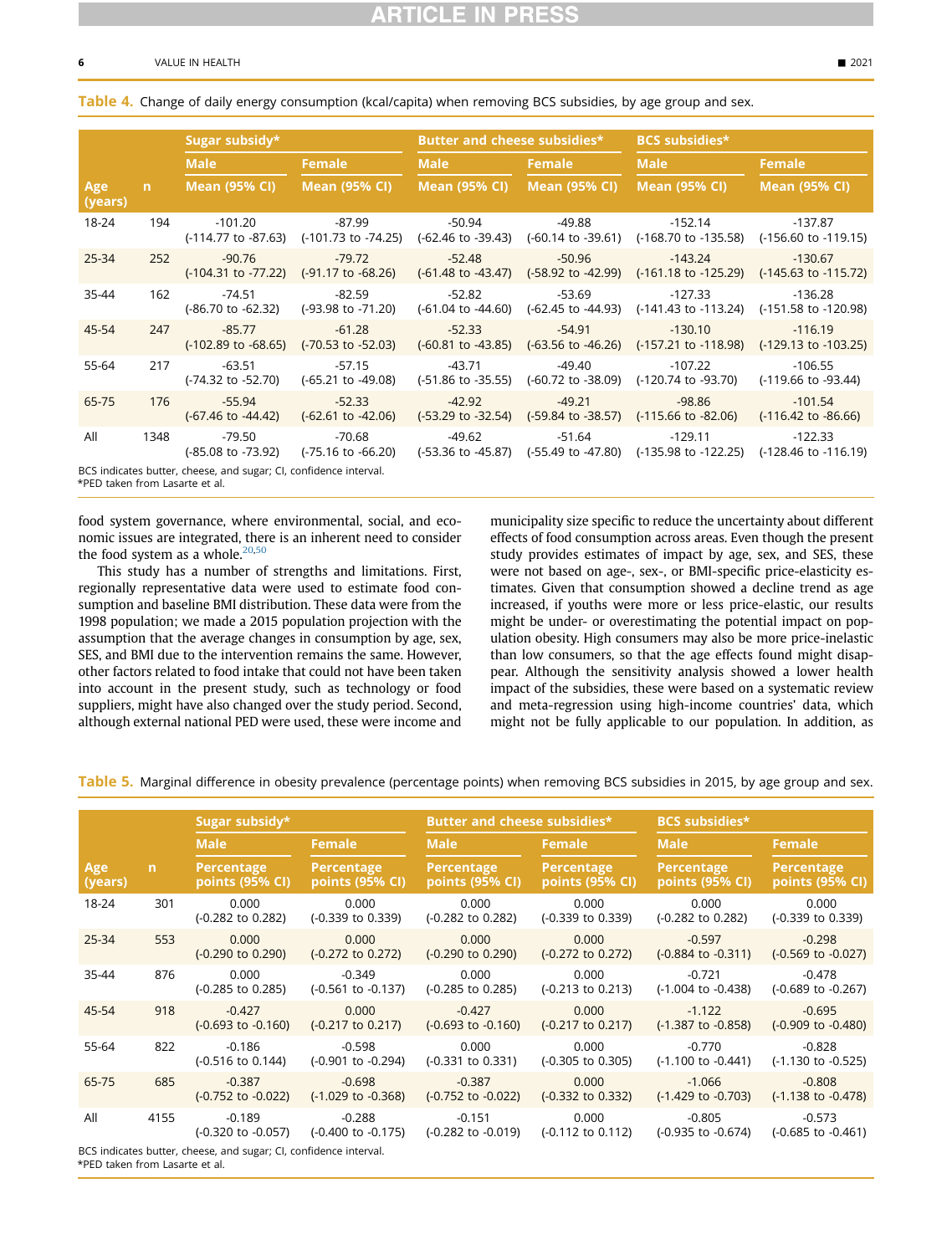# **TICLE IN P**

low-SES families are more sensitive to price change,<sup>[51](#page-7-41)-53</sup> the national PED were SES-specific elasticities, unlike the international ones. Given the lack of information on cross-price elasticity estimates for Spain, we decided to consider cross-price elasticities for high-income countries just as a sensitivity analysis. However, consumer response to price increase by switching from one food product to another within the same food group was not captured, as only substitution effects between food groups were modeled. Although the known linkage between butter, margarine, and olive oil,<sup>[54,](#page-7-42)[55](#page-7-43)</sup> the substitution effects within this food group are not likely to have a great impact on the potential health gain of the intervention, as butter subsidies were not predicted to change significantly the obesity prevalence. Third, we used energy balance equations $34$  based on change in total energy consumed, which might not fully reflect mechanisms of weight loss.<sup>[56](#page-7-44)</sup> However, these energy balance equations have been previously used in the literature, among others, to estimate the potential impact of a sugar-sweetened beverages tax on obesity. $24$ 

Once the proposed redistribution of the specific supply arrangements takes place, it would be possible to evaluate the effective health impacts of the intervention. Meanwhile, this is the first study that models the effect on health of removing BCS subsidies of the Canary Islands' specific supply arrangements. The results of the present study could foster the trade-off between economic objectives and population health. To this purpose, a health in all policies approach is needed so that health impact is incorporated into decision making across sectors and policy areas.

## Conclusions

The specific supply arrangements from the Canary Islands region included BCS subsidies between 1.0% and the 39.0% of the retail price in the study period (2007-2016). Despite the decline trend in these subsidies, sugar subsidies have remained more than 20.0% during the whole period. Within the limitations and assumptions made in this study, our model predicted an average reduction of -74.7 and -125.4 kcal/capita in daily energy intake attributable to the withdrawal of the sugar and BCS subsidies, respectively. The potential health impact of the BCS intervention was predicted to avoid 10 363 cases of obesity over the study period, as a consequence of the reduction of the obesity prevalence by -0.7 percentage points. Furthermore, it was also predicted that the 4.0% of the population with obesity status was attributable to the existence of BCS subsidies. Elderly and lower SES groups would be the main beneficiaries of the policy, although the intervention might be beneficial to the food environment and system as well.

This analysis provides policy makers with the predicted impact on obesity of the BCS subsidies disposal, making them able to incorporate this health impact into decision making across policy areas in the economic and health field. Additional studies are needed to analyze healthy products that are already being benefited from a subsidy—olive oil, whole-grain cereals, or fruits and their potential impact on weight gain.

# Supplemental Material

Supplementary data associated with this article can be found in the online version at <https://doi.org/10.1016/j.jval.2020.12.005>.

# Article and Author Information

Accepted for Publication: December 17, 2020

#### doi: [https://doi.org/10.1016/j.jval.2020.12.005](http://doi.org/https://doi.org/10.1016/j.jval.2020.12.005)

Author Affiliations: Department of Quantitative Methods for Economics and Management, University of Las Palmas de Gran Canaria, Spain (Rodríguez-Mireles, López-Valcárcel); Hospital Universitario de Gran Canaria Dr. Negrín, Canary Health Service, Las Palmas de Gran Canaria, Spain (Rodríguez-Mireles); Research Institute in Biomedical and Health Sciences, University of Las Palmas de Gran Canaria, Spain and Complejo Hospitalario Universitario Insular Materno-Infantil, Canary Health Service, Las Palmas de Gran Canaria, Spain and CIBER OBN, Instituto de Salud Carlos III, Madrid, Spain (Serra-Majem).

Address correspondence to: Silvia Rodríguez-Mireles, MD, MPH, Department of Quantitative Methods for Economics and Management, University of Las Palmas de Gran Canaria, 35017, Spain. Email: [silvia.](mailto:silvia.rodriguezmireles@ulpgc.es) [rodriguezmireles@ulpgc.es](mailto:silvia.rodriguezmireles@ulpgc.es)

Author Contributions: Concept and design: Rodríguez-Mireles, López-Valcárcel, Serra-Majem

Acquisition of data: Rodríguez-Mireles, López-Valcárcel

Analysis and interpretation of data: Rodríguez-Mireles, López-Valcárcel, Serra-Majem

Drafting of the manuscript: Rodríguez-Mireles

Critical revision of the paper for important intellectual content: López-Valcárcel, Serra-Majem

Statistical analysis: Rodríguez-Mireles, López-Valcárcel, Serra-Majem Obtaining funding: López-Valcárcel, Serra-Majem Supervision: Serra-Majem

Conflict of Interest Disclosures: Dr López-Valcárcel is a member of the Government of Canarias Scientific Committee of the COVID-19 and a member of the Ministry of Science and Innovation of Spain Multidisciplinary Team Group for the COVID-19. No other disclosures were reported.

Funding/Support: This article forms part of the research funded by Grant ECO2017-83771-C3-2 under the National Plan for Scientific Research and Technical Innovation 2017–2020 funded by the Ministry of Economy and Competitiveness of Spain. Rodríguez-Mireles received a research grant (I18/20) from the Fundación Canaria Colegio de Médicos de Las Palmas.

Role of the Funder/Sponsor: The funders had no role in the design and conduct of the study; collection, management, analysis, and interpretation of the data; preparation, review, or approval of the manuscript; and decision to submit the manuscript for publication.

Acknowledgment: The authors would like to thank the Department for Economic Affairs, Industry, and Trade of the Canary Islands Government; the Canarian Institute for Statistics; and the Nutrition Research Group at the University of Las Palmas, who provided the data sets used in this study.

# REFERENCES

- <span id="page-6-0"></span>1. World Health Organization. Obesity and overweight. Global Health Observatory data repository. [http://apps.who.int/gho/data/view.main.REGION248](http://apps.who.int/gho/data/view.main.REGION2480A?lang=en) [0A?lang=en.](http://apps.who.int/gho/data/view.main.REGION2480A?lang=en) Accessed November 19, 2019.
- <span id="page-6-1"></span>2. [Afshin A, Forouzanfar MH, Reitsma MB, Sur P, Estep K, Lee A. Health effects of](http://refhub.elsevier.com/S1098-3015(21)00004-8/sref2) [overweight and obesity in 195 countries over 25 years.](http://refhub.elsevier.com/S1098-3015(21)00004-8/sref2) N Engl J Med. [2017;377\(1\):13](http://refhub.elsevier.com/S1098-3015(21)00004-8/sref2)–27.
- <span id="page-6-2"></span>3. [Swinburn BA, Sacks G, Hall KD, et al. The global obesity pandemic:](http://refhub.elsevier.com/S1098-3015(21)00004-8/sref3) [shaped by global drivers and local environments.](http://refhub.elsevier.com/S1098-3015(21)00004-8/sref3) Lancet. [2011;378\(9793\):804](http://refhub.elsevier.com/S1098-3015(21)00004-8/sref3)–814.
- <span id="page-6-3"></span>[Roberto CA, Swinburn B, Hawkes C, et al. Patchy progress on obesity pre](http://refhub.elsevier.com/S1098-3015(21)00004-8/sref4)[vention: emerging examples, entrenched barriers, and new thinking.](http://refhub.elsevier.com/S1098-3015(21)00004-8/sref4) Lancet. [2015;385\(9985\):2400](http://refhub.elsevier.com/S1098-3015(21)00004-8/sref4)–2409.
- <span id="page-6-4"></span>5. [Wright A, Smith KE, Hellowell M. Policy lessons from health taxes: a](http://refhub.elsevier.com/S1098-3015(21)00004-8/sref5) [systematic review of empirical studies.](http://refhub.elsevier.com/S1098-3015(21)00004-8/sref5) BMC Public Health. 2017;17(1): [583](http://refhub.elsevier.com/S1098-3015(21)00004-8/sref5).
- <span id="page-6-5"></span>6. [Niebylski ML, Redburn KA, Duhaney T, Campbell NR. Healthy food subsidies](http://refhub.elsevier.com/S1098-3015(21)00004-8/sref6) [and unhealthy food taxation: a systematic review of the evidence.](http://refhub.elsevier.com/S1098-3015(21)00004-8/sref6) Nutrition. [2015;31\(6\):787](http://refhub.elsevier.com/S1098-3015(21)00004-8/sref6)–795.
- 7. [Cabrera Escobar MA, Veerman JL, Tollman SM, Bertram MY, Hofman KJ. Ev](http://refhub.elsevier.com/S1098-3015(21)00004-8/sref7)[idence that a tax on sugar sweetened beverages reduces the obesity rate: a](http://refhub.elsevier.com/S1098-3015(21)00004-8/sref7) meta-analysis. [BMC Public Health](http://refhub.elsevier.com/S1098-3015(21)00004-8/sref7). 2013;13(1):1072.
- 8. [Eyles H, Ni Mhurchu C, Nghiem N, Blakely T. Food pricing strategies, popu](http://refhub.elsevier.com/S1098-3015(21)00004-8/sref8)[lation diets, and non-communicable disease: a systematic review of simu](http://refhub.elsevier.com/S1098-3015(21)00004-8/sref8)lation studies. PLoS Med[. 2012;9\(12\):e1001353](http://refhub.elsevier.com/S1098-3015(21)00004-8/sref8).
- 9. [Powell LM, Chriqui JF, Khan T, Wada R, Chaloupka FJ. Assessing the potential](http://refhub.elsevier.com/S1098-3015(21)00004-8/sref9) [effectiveness of food and beverage taxes and subsidies for improving public](http://refhub.elsevier.com/S1098-3015(21)00004-8/sref9)